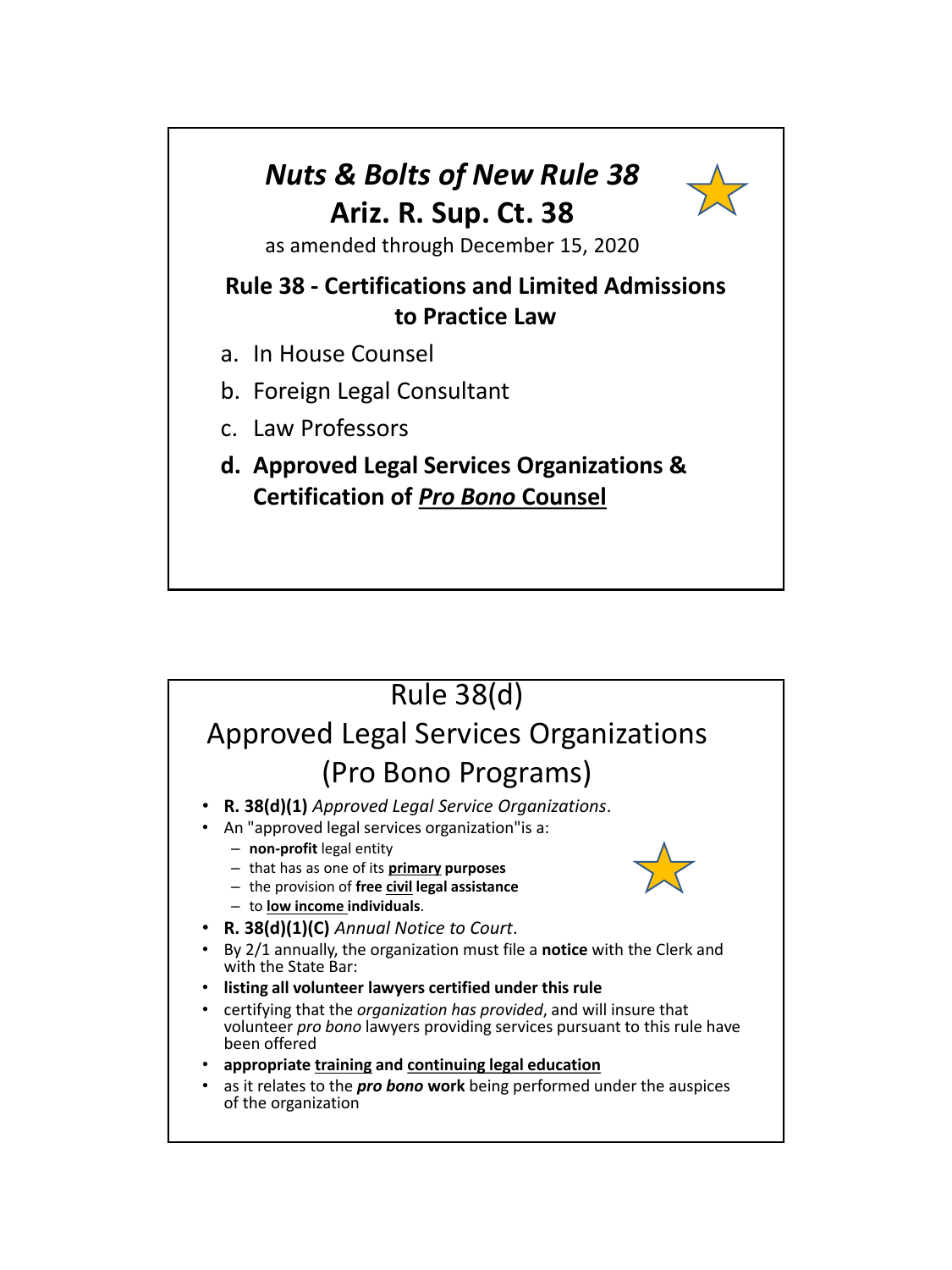# Eligible Retired Attorneys Rule 38(d)(1)(B)(i)

- Attorney actively licensed or retired, admitted to practice in Arizona
- Has practiced law for 5 years
- Is now on inactive or retired status
- Member in good standing of all jurisdictions where admitted to practice
- No professional misconduct discipline for last 5 years
- No pending disciplinary or disability proceedings
- Limits their practice to pro bono counsel with LSO
- takes and expects no compensation or direct or indirect pecuniary gain for legal services given

## Eligible Out of State Attorneys Rule 38(d)(1)(B)(ii)

- Attorney actively licensed, inactive, or equivalent status in another jurisdiction
- Domiciled in Arizona
- Not admitted to practice in Arizona
- Has *been licensed to practice (does not say practiced)* law for 5 years
- Member in good standing of all jurisdictions where admitted to practice
- No professional misconduct discipline for last 5 years
- No pending disciplinary or disability proceedings
- *Has taken the course on Arizona law under Rule 34(j) – 6-hour course online*
- *Has read and agrees to abide by Arizona Rules of Prof. Conduct*
- Limits their practice to pro bono counsel with LSO
- Takes and expects no compensation or direct or indirect pecuniary gain for legal services given